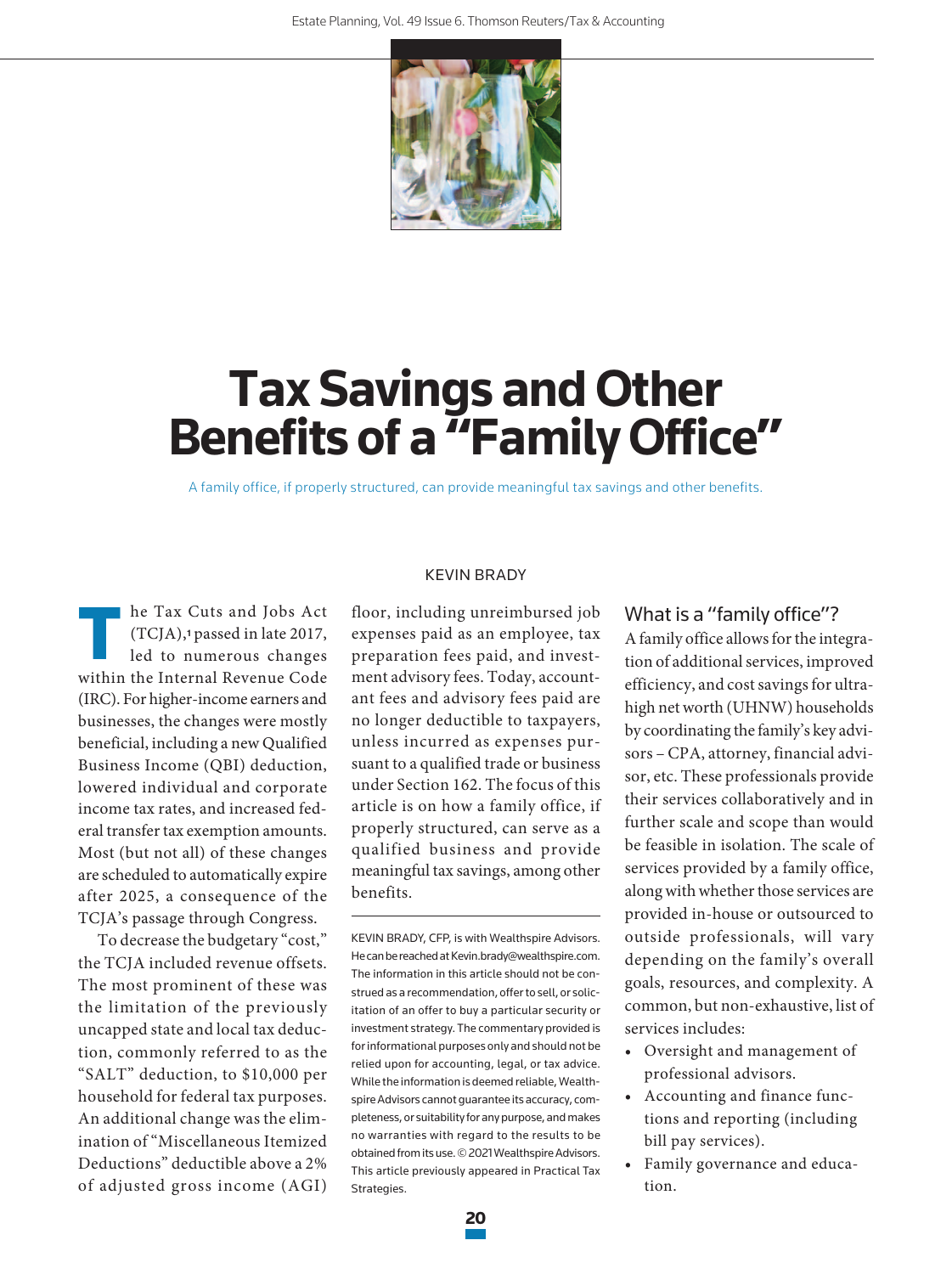- Philanthropic administration and planning.
- Investment management.
- Legal, estate, and tax planning.

# Single-Family Office (SFO) vs. Multi-Family Office (MFO)

As the name implies, Single-Family Offices (SFOs) serve the needs of a single family, often centered around a business and the resulting wealth from that business. Historically, most, if not all, family offices were SFOs, with some of the most notable started by the families of JP Morgan, Henry Ford, and the Rockefellers, for example. Understandably, SFOs were, and remain today, very closely linked to the family that started them. This can allow for tremendous flexibility and value but are more expensive in nature and can lead to complications when the reigns are passed to successor generation(s).

Multi-Family Offices (MFOs), rather than serve a single family, allow multiple families to pool their resources and wealth together. Some MFOs result from single-family offices expanding and opening their doors to others so as to share expenses. Given the more diverse client base and larger sizes of MFOs, they tend to have a level and depth of resources not typically available with an SFO. Put differently, MFOs have a mandate to serve multiple families with varying needs and goals, often resulting in staff and expertise reflecting that.

# When does a family office make sense?

An SFO can be advisable for UHNW households with: (1) \$300 million- \$500 million plus of net worth (a sizeable portion of that being liquid)

JUNE 2022 VOL 49 / NO 6 FAMILY OFFICES

and \$1 million plus of annual legal/ advisory/accounting expenses, (2) annual investment income that can support family office costs, after lifestyle expenses, and (3) significant financial complexity. Financial complexity matters, perhaps more so than just net worth alone. An entrepreneur with a single illiquid business worth \$500 million making up most of his/her net worth, some cash, and a single home likely does not need an SFO. A former business owner worth \$400 million consisting of multiple homes and dozens of private investments, along with major philanthropic goals and a lengthy and geographically diverse family tree, is a better candidate.

Those under the net worth, expense, and complexity considerations for an SFO could find an MFO is better suited to their needs. The \$400M former business owner discussed above might find an MFO a superior fit, with its existing infrastructure, staff and expertise, lower pooled expenses, and lack of a need to build everything from "scratch."

Note that for the purposes of the remaining paragraphs, the term "family office" will refer to an SFO.

### Family office as a "qualified business"

A family office can serve as a qualified business, allowing deductions, as bona-fide business expenses, for costs that otherwise could not be deducted under current law. A recent Tax Court decision involving the Lender family**2** provides important factors to consider in properly establishing and structuring a family office so that it may qualify as a qualified business in the eyes of the IRS.

In the Lender case, the family office was compensated primarily through a "profits interest" for its services. A profits interest is the right to receive or share in an allocation

of the underlying entity's income, and therefore growth, over a certain time frame. This method of compensation is common within private equity and hedge fund investments and is meant to reward the risk taken and allow an investor to have upside potential. Importantly though, a "profits interest" is not a guaranteed payment.



There are additional details covered by the Lender case beyond the scope of this article that are important in creating a family office. Careful planning with an experienced legal, advisory, and accounting team are critical here and well worth the expense.

#### Example of tax savings

To keep the math simple, consider the Smith family with a \$2 million portfolio in a joint revocable trust that generated \$100,000 of taxable investment income through a combination of realized capital gains, interest, and dividends taxed at a 25% effective federal tax rate. The Smiths pay a 1% investment man-

**<sup>1</sup>** P.L. 115-97, 12/22/2017.